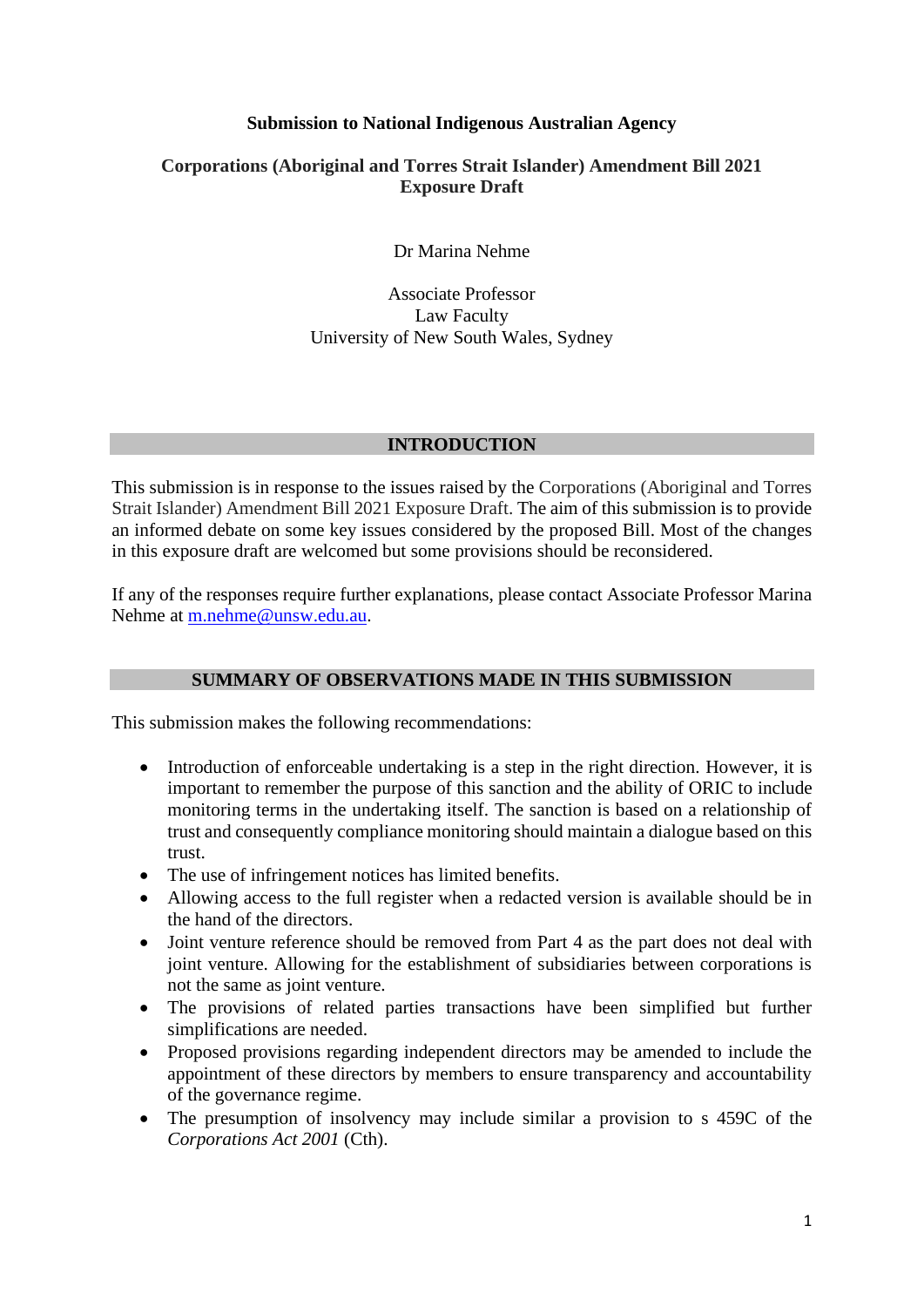#### **Comments Regarding Part 2- Powers and Functions of Registrar**

#### *Enforceable Undertaking*

As mentioned in my previous submission regarding the CATSI Review, the introduction of enforceable undertaking is welcomed. This sanction will allow the Registrar to deal with certain alleged conduct in a restorative healing way that is not currently possible.

However, I question the need to add at the end of s 453-1(1), the following provision: (f) a suspected breach of any of the terms of an undertaking given under section 439-25.

While this provision is being implemented to ensure that there is no doubt that ORIC may monitor enforceable undertaking, the provision goes against the spirit of the sanction. The sanction, for it to be relied on, requires a degree of trust between the regulator and the promisor. This trust means that there is an expectation that the parties to the undertaking will comply with its terms and in case of non-compliance communicate freely regarding this issue to be able to reach an appropriate compromise. Further, the terms of the undertakings can and really should include monitoring provisions where the promisor reports to the regulator regarding it compliance status. As part of this compliance, the regulator can include terms that allow it to review the books of the corporation to assess levels of compliance. Such a promise in the undertaking goes beyond the proposed legislative provision and may be more effective. Lastly, even without such terms in the undertaking, a suspicion of non-compliance with the terms of undertaking may trigger s 453-1(a) and (b).

#### *Notice to Produce Books*

The proposed introduction of s 453-2 is welcomed.

## *Infringement Notices*

The infringement notice provisions have been strengthened and made robust under the proposed changes in the Exposure Draft. However, it is currently unclear which areas will be targeted by an infringement notice as this is left to be determined by regulation. Infringement notices should not have more than a marginal use in ORIC's enforcement regime. The majority of Aboriginal and Torres Strait Islander Corporations (ATSI corporations) are not-for-profit entities and are reliant on grants to function. Further, they are providing, in many instances, essential services to their community. Accordingly, their funds should not be funnelled to pay infringement notices. It is important to remember that the large majority of organisations are trying to do the right thing. An imposition of an infringement notice may be counterproductive. ORIC should focus on its educative role when dealing with ATSI corporations. Further deterrence attached to infringement notices is really limited. Lastly, an infringement notice does not rectify the alleged breach as it does not have educative purpose. It may be viewed as a draconian cost for business and may limit cooperation between the regulator and the entities.

### **Comments Regarding Part 3- Membership Applications, Member Contact Details and Electronic Communication**

The provisions in this part are welcomed.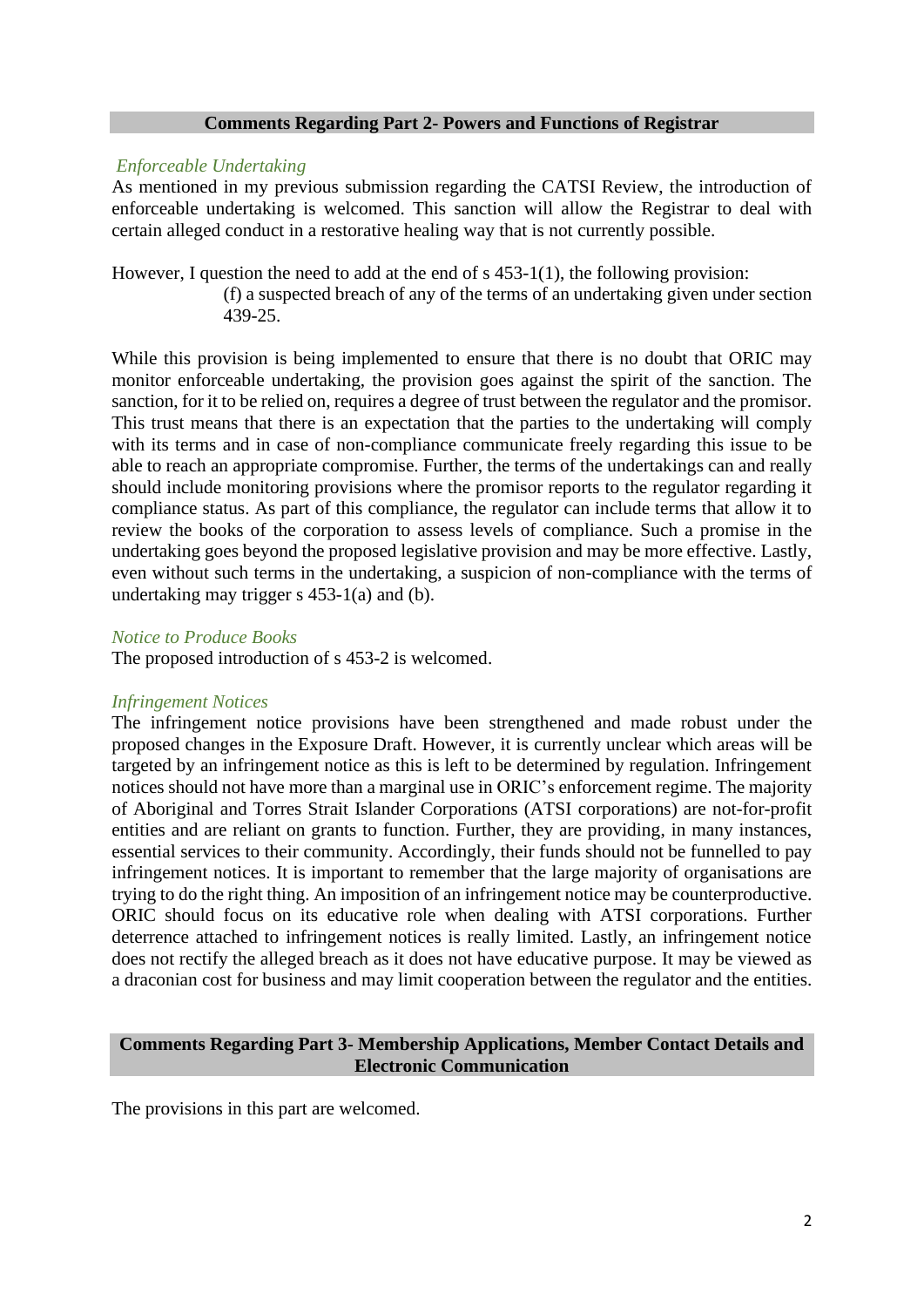# *Access to Full Register While Redacted Copy Exists*

It is a welcomed move that redacted registers are currently being introduced by the exposure draft. However, decisions to provide access to full register while a redacted copy exists should be left in the hand of the directors of the ATSI corporation and not the Registrar for the following reasons:

- The directors of the corporations would have a better understanding than ORIC of the reasons behind the redaction of information from the register and, accordingly, are in a better position to make a decision regarding this matter;
- Taking this power away from the directors and giving it to the Registrar may be viewed as a paternalistic approach and a move that disempowers indigenous people from running their businesses effectively.

## **Comments Regarding Part 4 – Subsidiaries and Joint Ventures**

This submission welcomes the changes put forward in Part 4 (subsidiaries and joint ventures) However the provisions, in that part, relate to subsidiaries (permanent arrangement to set up ties between corporations) rather than joint venture (contractual agreement solely focused on sharing of products for a period of time). I would recommend the removal of joint venture from the title.

As mentioned in my previous submission regarding this matter, The *CATSI Act* should not legislate provisions regarding joint venture. This form of business is not a separate legal entity but is a contractual arrangement between entities focused on sharing of products. Consequently, the Registrar and the legislation should not take part in this matter as it relates to freedom of contract.

# **Comments Regarding Part 9 – Related Parties Transaction**

The proposed provisions regarding related parties transactions are an improvement to the existing regime. They introduce a new exemption (small amounts given to related parties) and simplify the procedure attached to related parties transaction.

However, the proposed changes still apply the same requirement to all ATSI corporations. The approach needs to be nuanced especially in small entities. For small entities, this provision, even with its simplification, is not appropriate. Consequently, I recommend that for smaller entities, a parallel regime may apply to them which only requires the following:

Directors have to disclose related party benefit to members prior to the benefit being provided. If members are concerned about this, they will have a period of time to request for more clarification and for the matter to be put forward for members' approval.

This will remove red tape attached to related benefit provisions while providing the necessary protection to members in small entities.

Further, exceptions should be introduced linked to urgent repairs (which may exceed \$5,000 – the small amounts exemption. For instance, a plumbing emergency may go beyond the \$5,000 limit).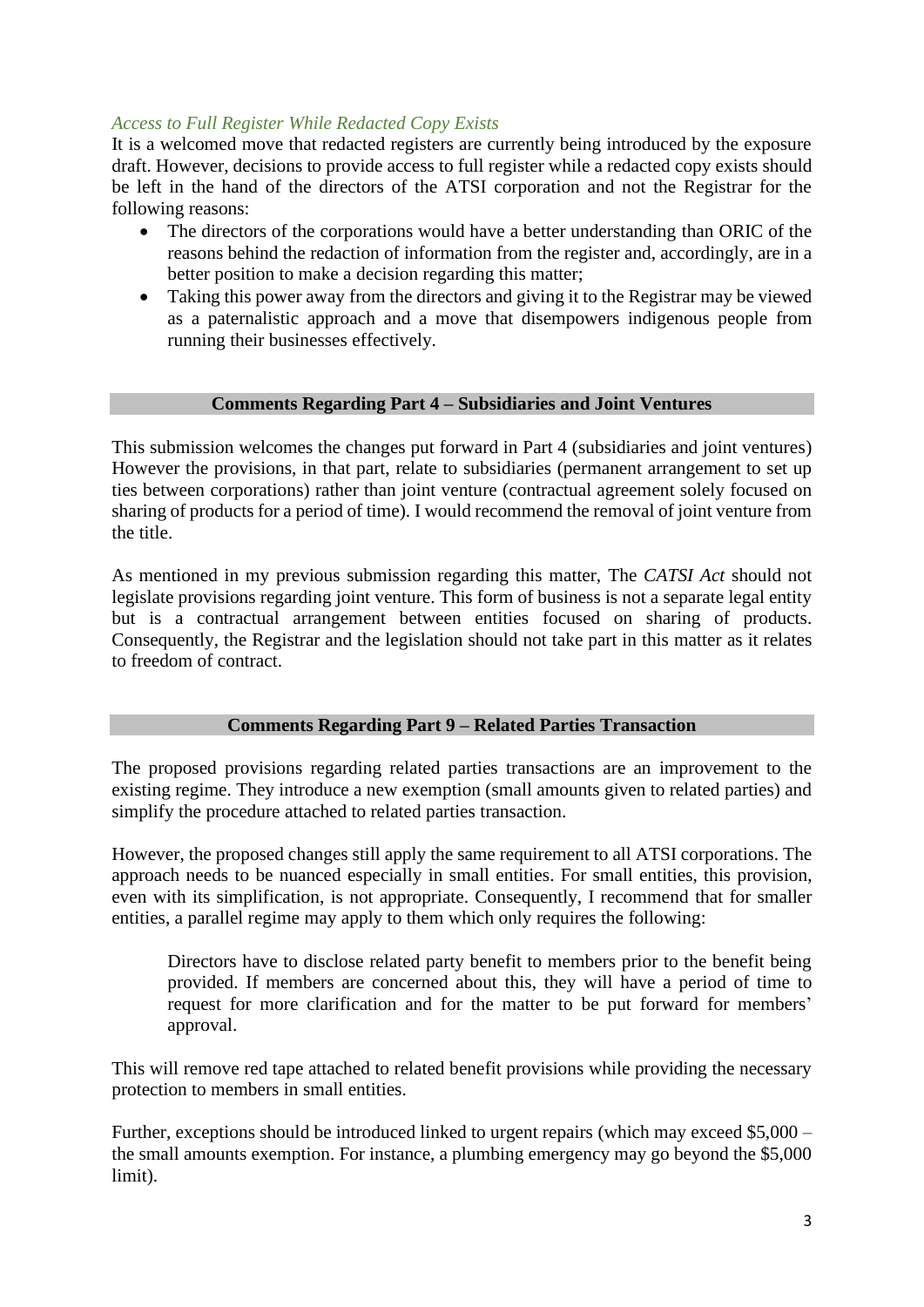Additionally, it is important to remember that related parties transaction provisions are not an island of their own. They complement directors' duties. Consequently, if directors are entering into inappropriate transaction, they will be held accountable for breaches of conflict of interest and/or the duty to act in the best interest of the corporations. As a result, related parties transaction is not needed for small entities.

# **Comments Regarding Part 11 – Independent directors**

Independent directors may play an important role in the management of a corporation. Generally, they are defined as directors who are unaffiliated to the entity and do not have a material or pecuniary relationship with the company or related persons (such as directors).

The deletion of subsection 246-1(3) opens the door wide for the appointment of such independent directors and this is a positive move.

However, the addition to s 246-15 is problematic. From an accountability and transparency perspective of corporate governance, members should be able to vote on the appointment of all directors, be it independent or otherwise. The current proposal is restricting that right when there is no reason for such a restriction. If the directors believe that an independent director is needed, then they should be able to put forward that name to the members to vote on such an appointment. This will enhance the transparency of the corporation and allow the members to understand the added value in having a particular person as a director.

Allowing for such a matter, does not preclude the introduction of s 246-17. Directors may still be able to also appoint independent directors on ad hoc basis when they need a particular skill to manage their corporation. However, that right should not be taken from the members of the corporations for purpose of transparency and accountability.

Lastly there is no need to have a different rule regarding duration of appointment for independent and non-independent directors. Both should be the same. The corporation when appointing the independent director may decide on a shorter period however that decision should be left to the corporation as it is best placed to determine its own needs.

## **Comments Regarding Part 17 – External Administration and Deregistration**

The proposed provision in this Part simplifies the current regime which is to be applauded.

I would recommend revisiting the proposed change under s 526-12: presumption of insolvency.

A presumption of insolvency is important to facilitate liquidation of an insolvent corporation. However, the current proposal mirrors a presumption of insolvency under s 588E of the *Corporations Act 2001* (Cth). This is an issue as that presumption operate for insolvent trading by directors, voidable transactions and may also help liquidators establishing the insolvency of the company at a particular time.